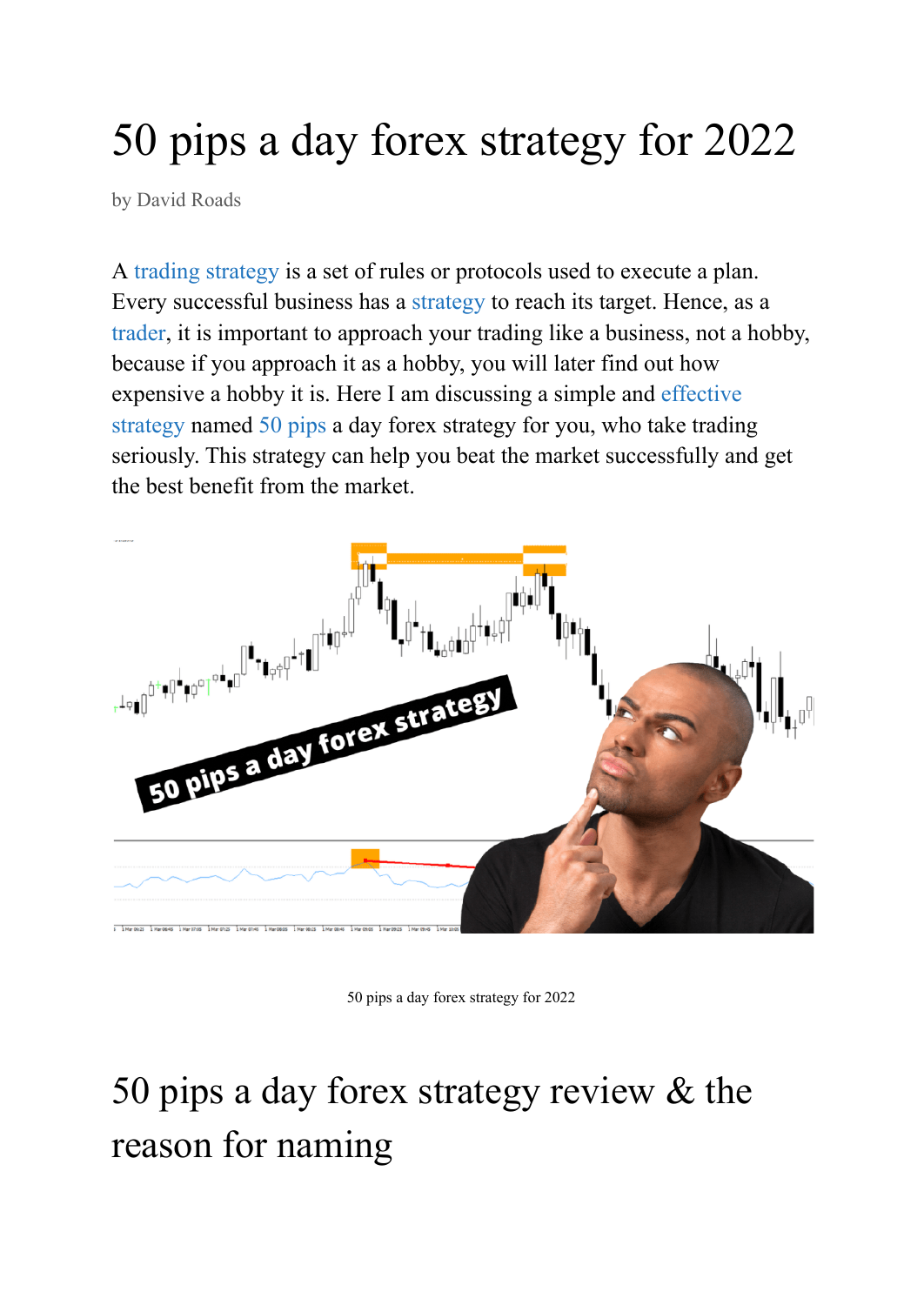Applying this strategy in a one hour or 30 minutes chart you will easily get 50/60 pips in every trade. This strategy is so powerful that you could even get more than 50 pips in a single trade. Just imagine how many [currency](https://www.parkingpips.com/28-major-forex-pairs-list/) [pairs](https://www.parkingpips.com/28-major-forex-pairs-list/) there are? If you trade only trendy pairs among the 28 major pairs, you could gain even 300 to 400 [pips](https://www.parkingpips.com/what-is-a-pip-worth-in-forex-trading/) in a single day.

### Which forex indicators are used in 50 pips a day forex strategy

The strategy is based on pure [price action](https://www.parkingpips.com/3-ducks-trading-system/) and the technical indicator RSI

RSI stands for Relative strength index. The indicator is self-explanatory. It is used to measure the relative strength of the price. Depending on the time frame, RSI can also spot other factors such as divergence, momentum, and reversals. The forex [indicator](https://www.parkingpips.com/non-repaint-reversal-indicator-mt4-free-download/) can give high probability trade opportunities and use it with price action to make the best out of every opportunity.

#### **RSI settings**

I prefer to use the default settings of RSI. Which is period 14, levels 30&70

#### Sell trading signals example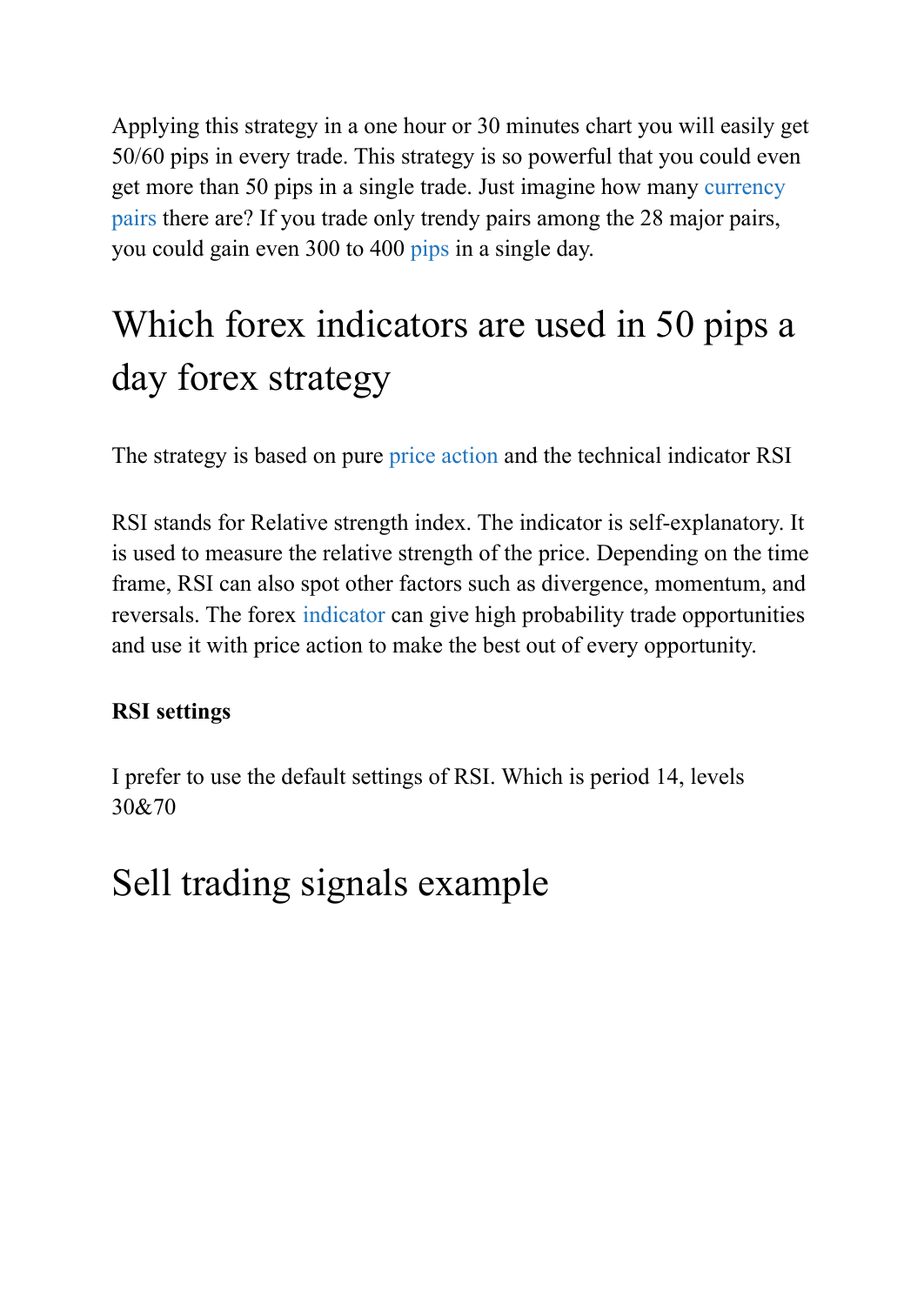

50 pips a day forex strategy-sell signal

The confluence for this setup would be the RSI coming from an oversold level and a double top price action setup. When we find Double Top patterns in candles, we will check for rsi. If the RSI indicator's second top is lower than the first top, we will open sell trade.

#### Typical Buy entry signal

The confluence for this setup would be the RSI coming from an overbought level and a double bottom price action setup.When we find Double bottom patterns in candles, we will check for rsi. If the RSI indicator's second bottom is lower than the first bottom, we will open buy trade.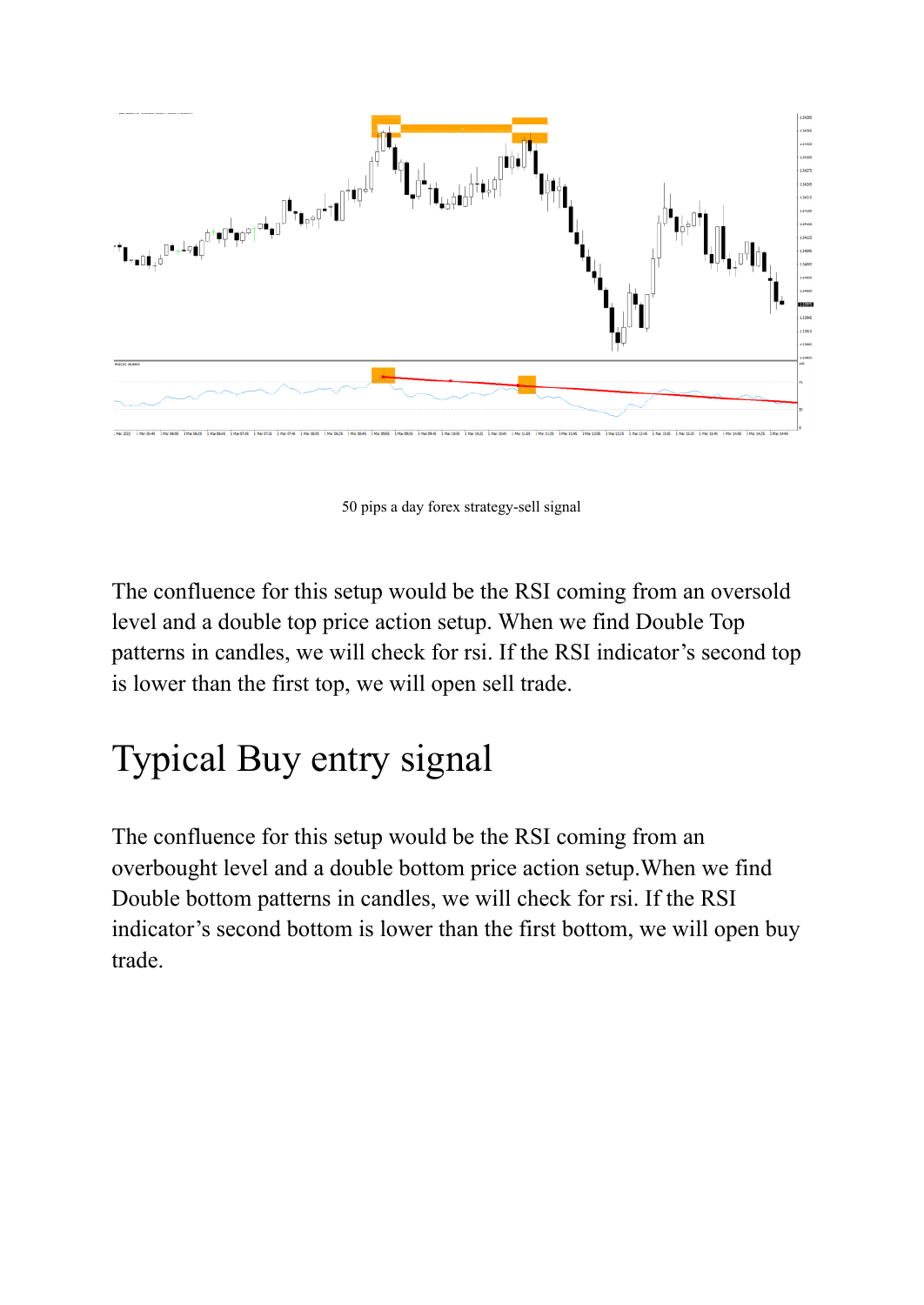

50 pips a day forex strategy-buy signal

## Pairs you should trade in 50 pips a day forex strategy

There are 28 major forex pairs, but we will not open trade on each currency pair in this 50 pips a day [forex trading](https://www.parkingpips.com/what-is-forex-trading/) strategy. This is because if we open trade on choppy pairs like AUD/CHF or NZD/CHF, then there is a high probability we will make a loss. So instead, we will stick to only trendy pairs like EUR/USD, GBP/USD, EUR/AUD, GBP/JPY, EUR/JPY and some more trendy pairs.

#### Trade management in this [trading](https://www.parkingpips.com/20-pip-and-dip-strategy/) system

Don't expect too much, and don't let your trade run for an infinite time. Instead, use a fixed stop loss and take profit system in this strategy. Your profit target should be 50 pips. And use 50 pips fixed stop loss in your every trade set up.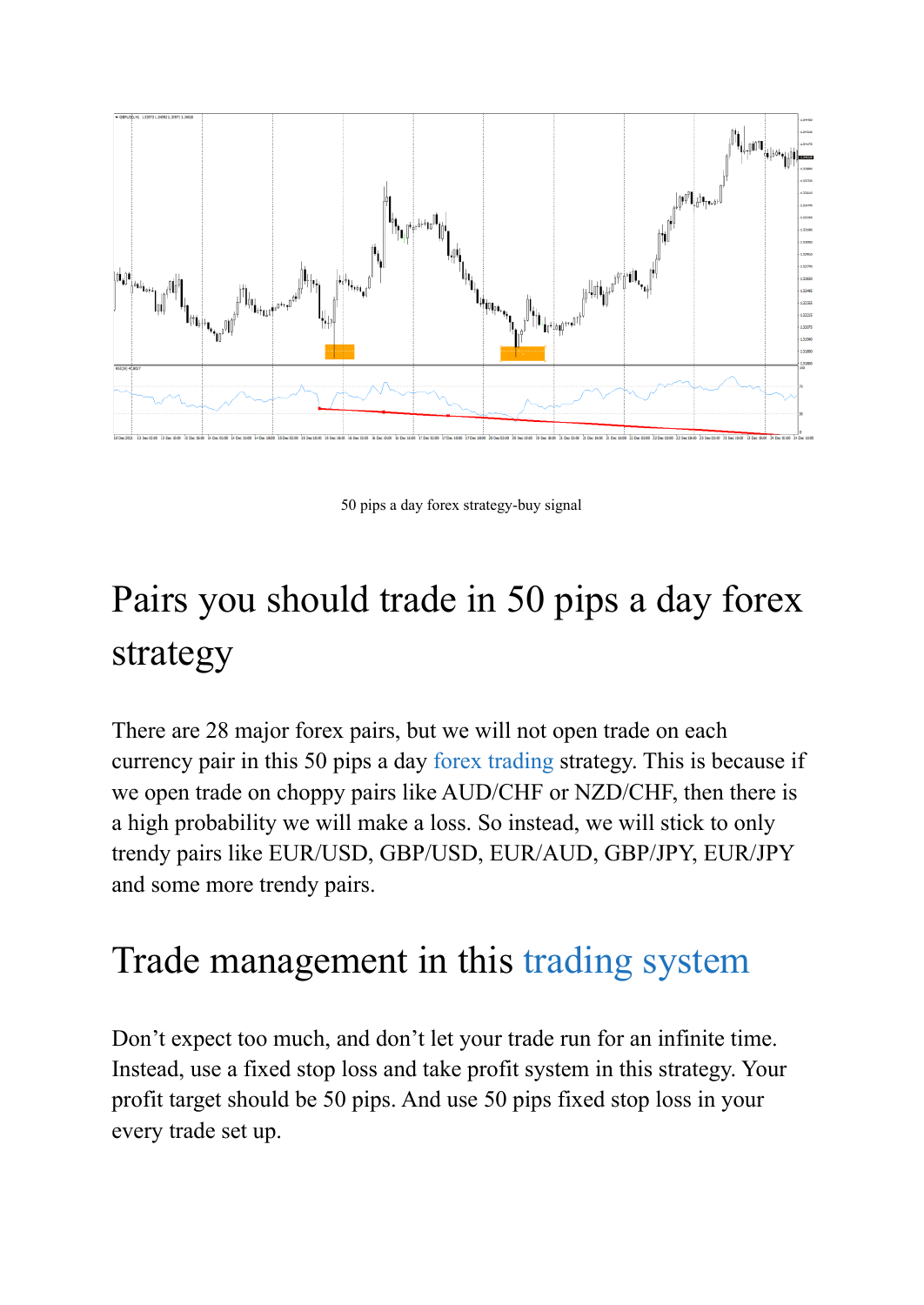If you expect more and run your trade instead of taking profit, you will sometimes get backlash because you will notice that your profitable trades will turn into losing trades.

#### Why 50 pips strategy is a powerful strategy

Some strategy made up based on indicators, and some strategy made up based on price action. But when you get any strategy that is made up based on both [price action](https://www.parkingpips.com/4-hour-forex-simple-system/) and any powerful indicator like RSI, then that strategy is nothing but a beast. That's why I call 50 pips a day forex strategy a powerful strategy.

#### How to get 20 pips a day in forex market

Nothing but just come to a lower time frame like 5 [minutes](https://www.parkingpips.com/5-minute-opening-range-breakout/) or 10 minutes and apply this strategy and you will get 20 pips easily. Trade double top double bottom with RSi indicator and get 20 pips easily. It's not a big deal. Many [scalpers](https://www.parkingpips.com/10-pips-per-day-scalping-strategy/) use this strategy in their day to day trading system. So if you are also a scalper, use this strategy in 5 minutes and enjoy your consistent profit.

#### 50 pips a day forex strategy book

Many professional traders want 50 pips a day forex strategy book pdf. They just want to download the e-book and keep it on their pc, and when they get time, they study that pdf file. So for your convenience, I am giving here a downloadable 50 pips a day forex strategy pdf file. Just get it from here and study thoroughly.

#### Conclusion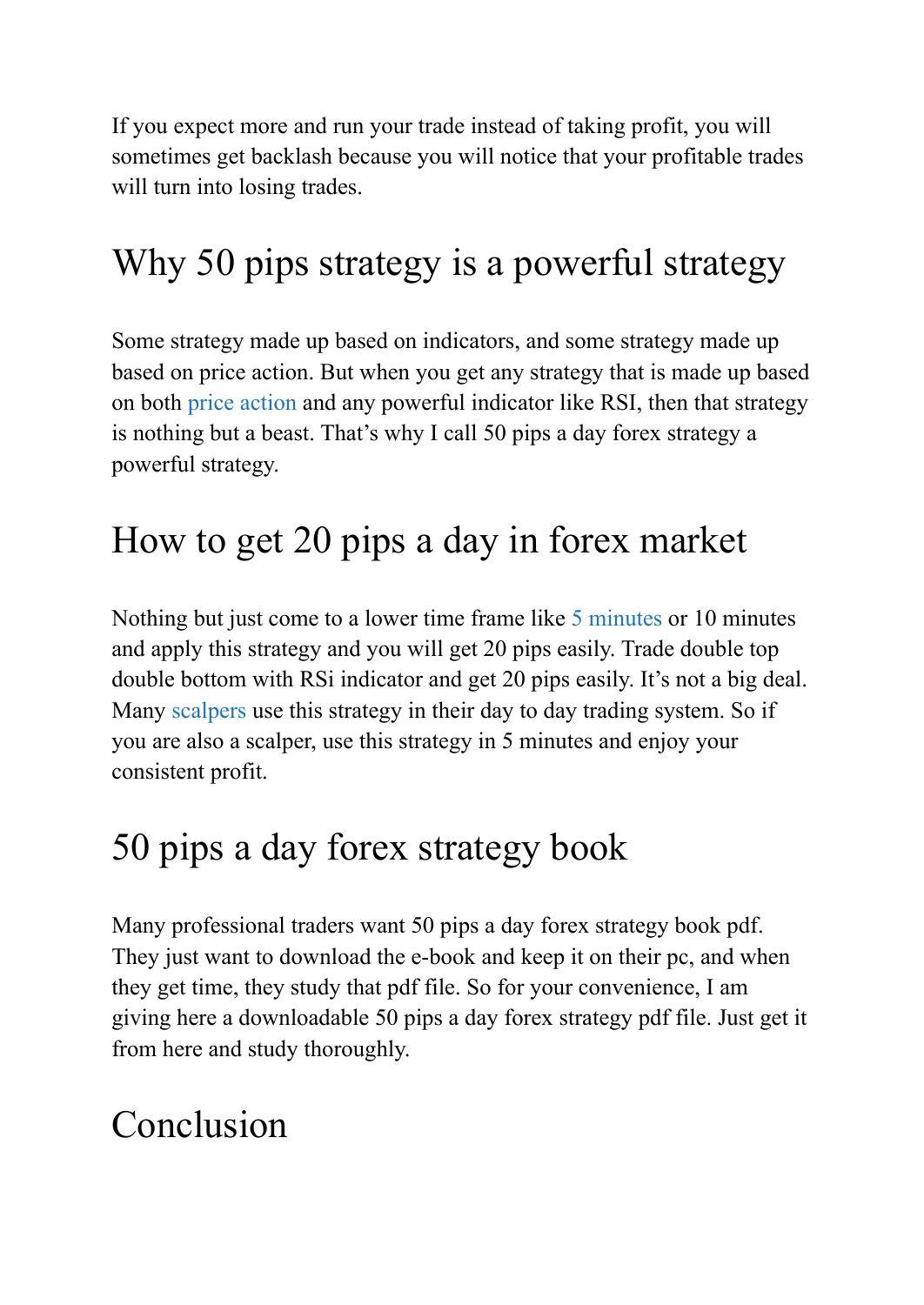Before there were indicators, [experienced traders](https://www.fxstreet.com/author/kathy-lien) used pure price action to trade. Markets have a repetitive nature, and therefore if we can analyze the patterns as they happen and accurately predict the next move we can have no limit in potential pips that we can catch from the moves, another thing for sure is that sometimes the patterns fail so you need to have an exit strategy if else a potential setup fails. Lastly, I want to say to there is no alternative to forex education. No matter how powerful [&solid forex](https://www.parkingpips.com/20-pips-a-day-forex-strategy/) [trading system](https://www.parkingpips.com/20-pips-a-day-forex-strategy/) you are getting, if you don't know basic trading rules, have no proper knowledge and education regarding the forex market, then you will fail to make money even with that rock-solid profitable forex trading system.

### **FAQs**

#### Q. How do I get 50 pips in a day in Forex?

A. You can make 50 pips a day in the forex market by making profitable trades guided by the 50 pips a day forex trading system. Don't make the same trading mistakes most beginner traders do. Before starting live trading practice in a demo account for a couple of months, then making a profit will be easier for you.

#### Q. How much is 50 pips a day?

A.The amount of profit you can make from 50 pips depends on the size of your trading account and the lot size of the trade you take. So there isn't a set number, but there is no limit on how much you can make. But when you trade such types of day trading systems, then choose your forex broker carefully. Because if you choose spam broker, then sometimes for your broker's fishiness, you won't be able to make a profit.

#### Q. Can you make 100 pips a day in Forex?